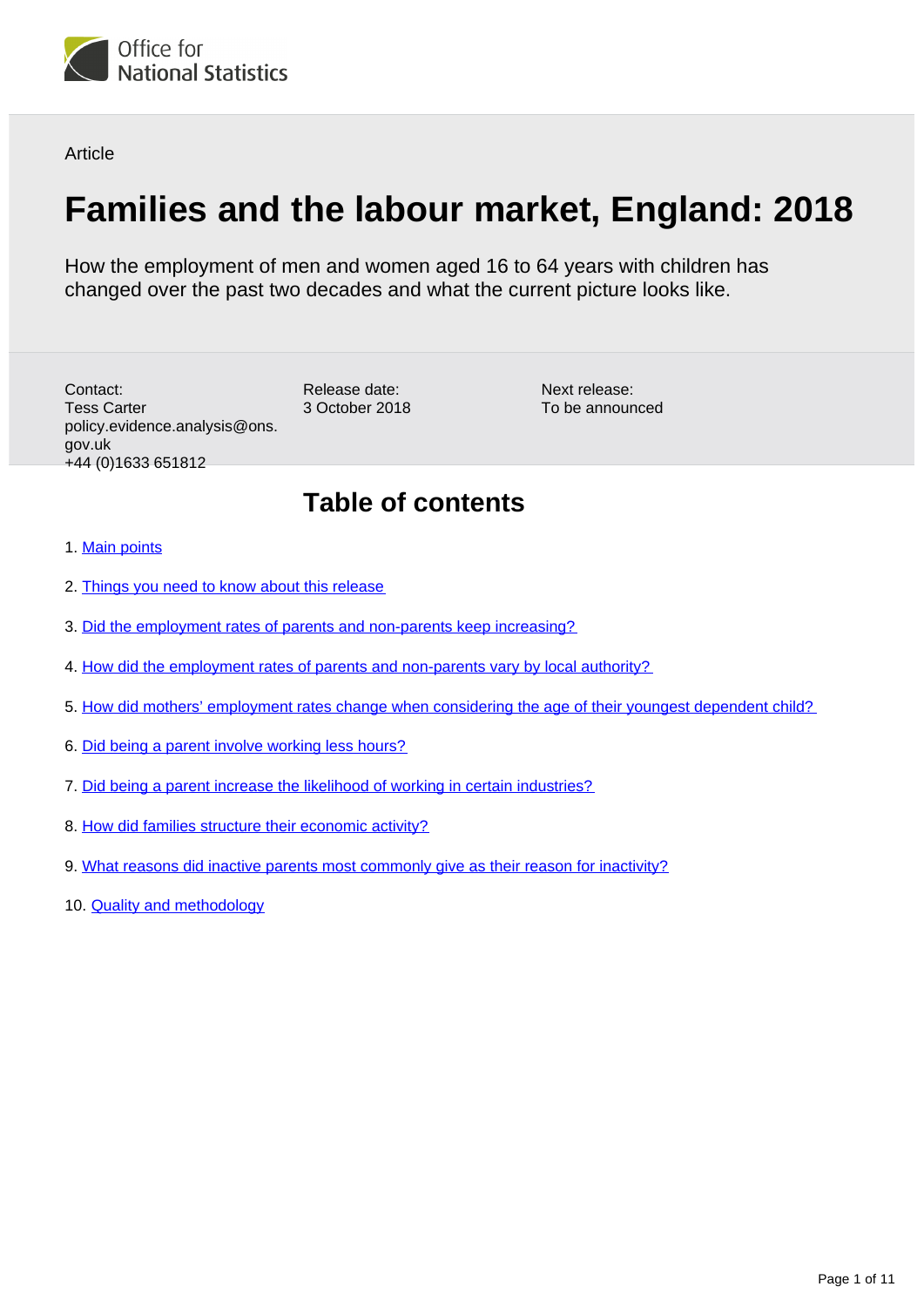## <span id="page-1-0"></span>**1 . Main points**

- The employment rate for mothers was 74.0% in April to June 2018, which has increased from 68.9% in 2013 and from 61.9% in 1996 (when comparable records began).
- Since 2010, the employment rate for women with children has remained higher than for women without dependent children, whilst the employment rate for fathers has consistently been higher than for men without dependent children.
- 5 in 10 (50.5%) mothers work 30 or more hours in their usual working week (excluding overtime) compared with almost 7 in 10 (69.7%) women without dependent children.
- In April to June 2018, almost three-quarters (72.5%) of families with couple parents had both parents in employment; of these families, almost half (45.5%) had both parents in full-time employment.

## <span id="page-1-1"></span>**2 . Things you need to know about this release**

The analysis in this article is based on men and women aged 16 to 64 years living in England.

Estimates have been produced using the April to June Labour Force Survey (LFS) household datasets from 1996 to 2018, and the January to December Annual Population Survey (APS) household datasets from 2015 to 2017.

Respondents in this article are classified as parents if they have dependent children living with them in the same household. This analysis does not include parents whose children do not live with them, or parents whose children usually reside elsewhere (for example, with a former partner).

Dependent children are those living with their parent(s) and are either aged under 16 years, or aged 16 to 18 years and in full-time education. Children aged 16 to 18 years who have a spouse, partner or child living in the household are not classified as dependent children.

Throughout this article we refer to mothers and fathers, by which we mean mothers and fathers who have dependent children.

Unemployment measures people without a job who have been actively seeking work and are available to start work. Economically inactive people are not in employment and have either been seeking work but are unable to start, or have not been seeking work and/or are unable to start work. For further details please see the latest UK [labour market bulletin.](https://www.ons.gov.uk/employmentandlabourmarket/peopleinwork/employmentandemployeetypes/bulletins/uklabourmarket/previousReleases)

Alongside this release we have published datasets that contain additional estimates, which support those presented in this article.

The [Working and workless household publication](https://www.ons.gov.uk/employmentandlabourmarket/peopleinwork/employmentandemployeetypes/bulletins/workingandworklesshouseholds/apriltojune2018) provides quarterly updates for a selection of data tables used in this publication at a UK and country level.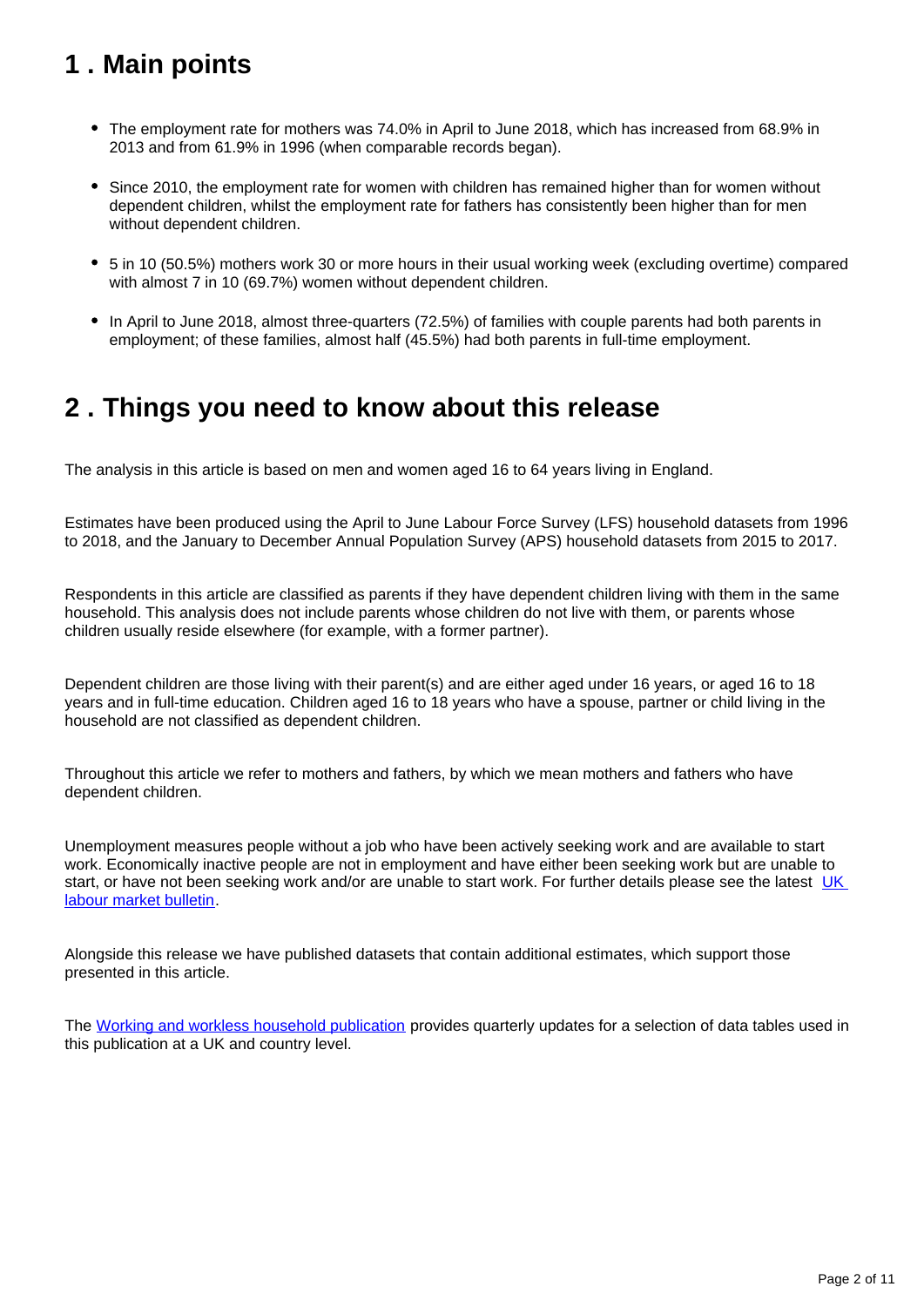## <span id="page-2-0"></span>**3 . Did the employment rates of parents and non-parents keep increasing?**

In England, employment rates for mothers and fathers generally increased between 1996, when comparable records began, and 2018. Employment rates for all men and women fell following the financial crisis of 2007 to 2008, with the fall in employment rate being greatest for men irrespective of whether they had children.

Since 1996, the employment rate for fathers has consistently been higher than for men without dependent children. However, the employment rate has only been higher for mothers compared with women without dependent children since 2010 and now stands at 74.0% compared with 69.7% for women without dependent children. Prior to 2009, the employment rate was consistently higher for women without dependent children than mothers.

Figure 1 shows that over the past 20 years, mothers have experienced the largest increase in employment rates. There were 4.9 million mothers in employment in April to June 2018, which equates to 74.0% of all mothers. In comparison, 3.7 million mothers were in employment in 1996, which was 61.9% of mothers.

### **Figure 1: Employment rates for men and women living with and without dependent children**

### **April to June 2018, England**

### Figure 1: Employment rates for men and women living with and without dependent children

April to June 2018, England



**Source: Labour Force Survey household datasets, Office for National Statistics**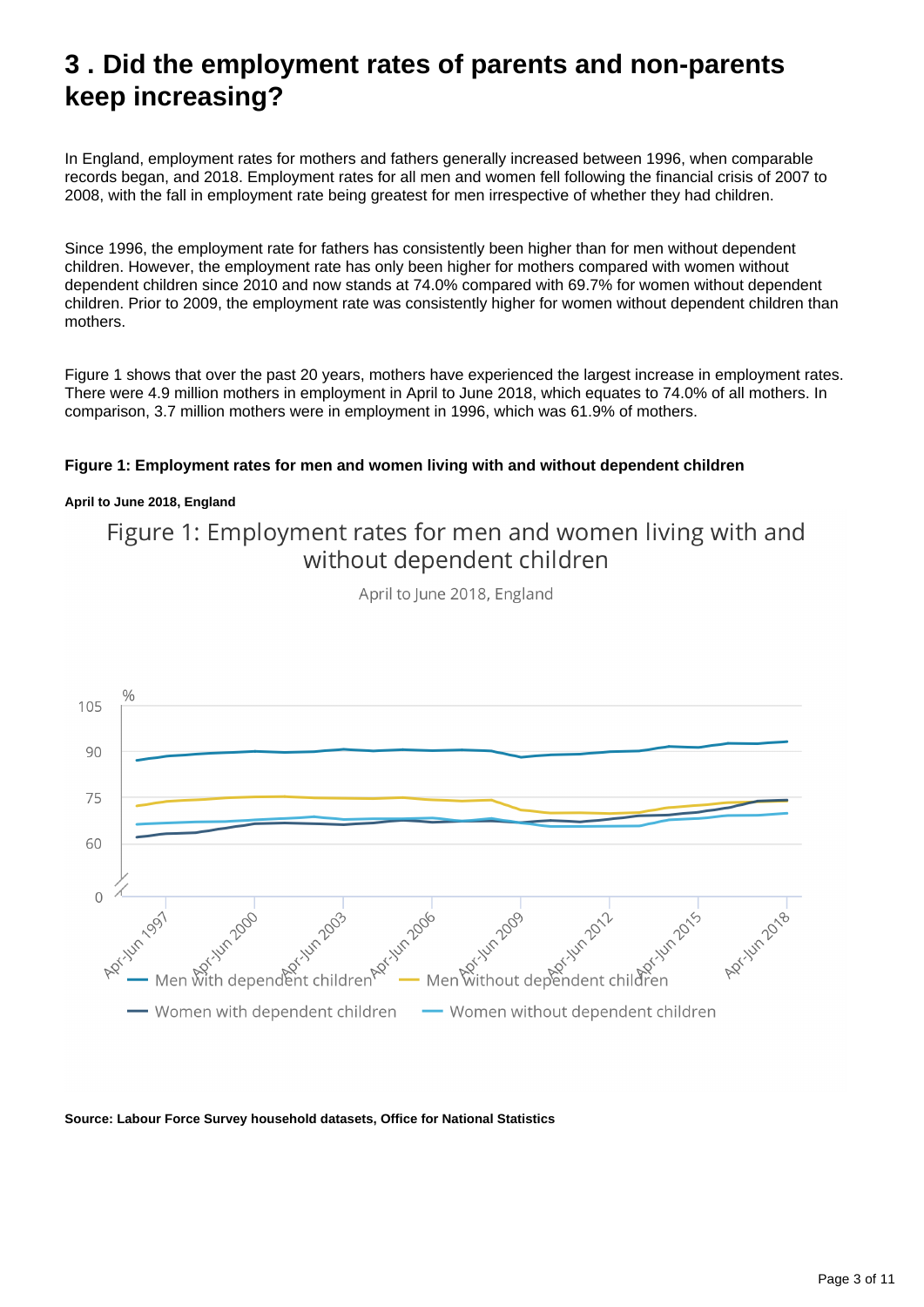## <span id="page-3-0"></span>**4 . How did the employment rates of parents and non-parents vary by local authority?**

Figure 2 shows the employment rates for men and women with and without dependent children by local authority in 2015, 2016 and 2017. This map shows the difference in employment rates across the local authorities in England. However, as shown at the national level in Figure 1, the employment rate of men with dependent children was typically higher than the other groups explored, across all local authorities.

Local authority estimates should be treated with caution as these are provided from a sample survey. For more information, please see the [Families and the labour market, England: local authority dataset.](https://www.ons.gov.uk/employmentandlabourmarket/peopleinwork/employmentandemployeetypes/datasets/familiesandthelabourmarketenglandlocalauthoritydataset)

**Figure 2: Employment rates for men and women with and without dependent children by local authority, 2015 to 2017, England**

## <span id="page-3-1"></span>**5 . How did mothers' employment rates change when considering the age of their youngest dependent child?**

Lower rates of employment were typically seen for mothers with a youngest dependent child aged four years or under. When the youngest dependent child was over four years old, the employment rates for mothers began to rise. Overall, employment rates for fathers appeared to be relatively unaffected by the age of their youngest dependent child.

When a child was aged under one year, the majority of mothers reported that they were in full-time employment, with the most likely reason for this being that they were on maternity leave at this point. Mothers with children aged between 1 and 11 years were more likely to be in part-time employment than full-time employment. The proportion of mothers working full-time increased with the age of the youngest child. Less than one-quarter (24.1%) of mothers with a child aged one year worked full-time, compared with 46.3% of mothers with the youngest child aged 18 years.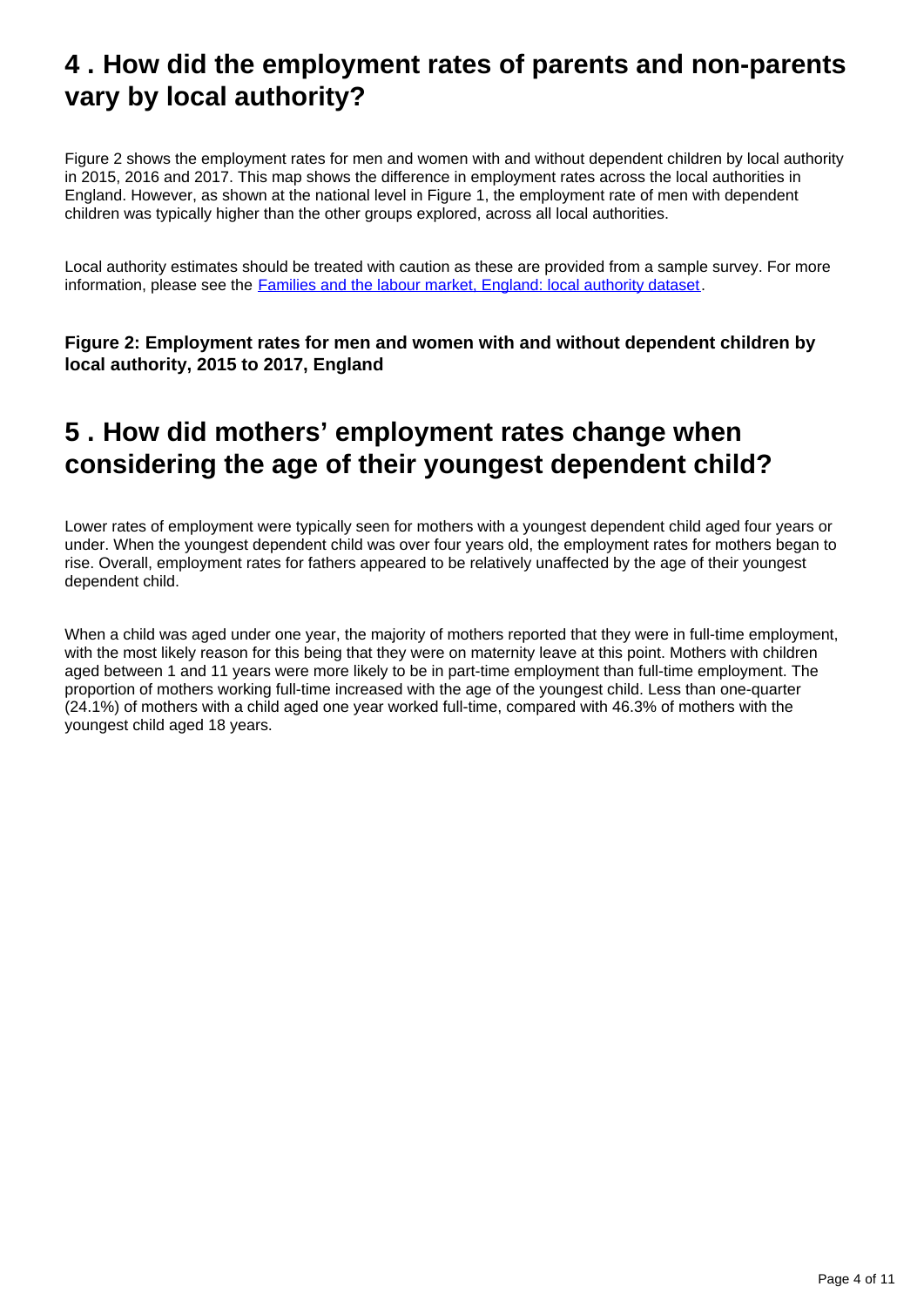### **Figure 3: Percentage of mothers living with dependent children by economic activity by single year of age of youngest dependent child**

### **April to June 2018, England**

### Figure 3: Percentage of mothers living with dependent children by economic activity by single year of age of youngest dependent child



April to June 2018, England

### **Source: Labour Force Survey household dataset, Office for National Statistics**

### **Notes:**

- 1. Totals may not sum to 100 due to rounding and suppression.
- 2. Chart does not include categories with low sample sizes. These are unemployed and employed but full- or part-time missing for single age groups 6, 7, 8 and 14 years and over.
- 3. Please note that the unemployment proportion calculated here is conceptually different to the headline unemployment rate as inactive respondents are included in the denominator.
- 4. The classification of full- or part-time is determined by the respondent.

## <span id="page-4-0"></span>**6 . Did being a parent involve working less hours?**

In April to June 2018, more than 9 in 10 fathers (93.2%) worked 30 or more hours a week in their main job, compared with half (50.5%) of mothers. The majority (69.7%) of women without dependent children worked 30 or more hours in their usual working week (excluding overtime).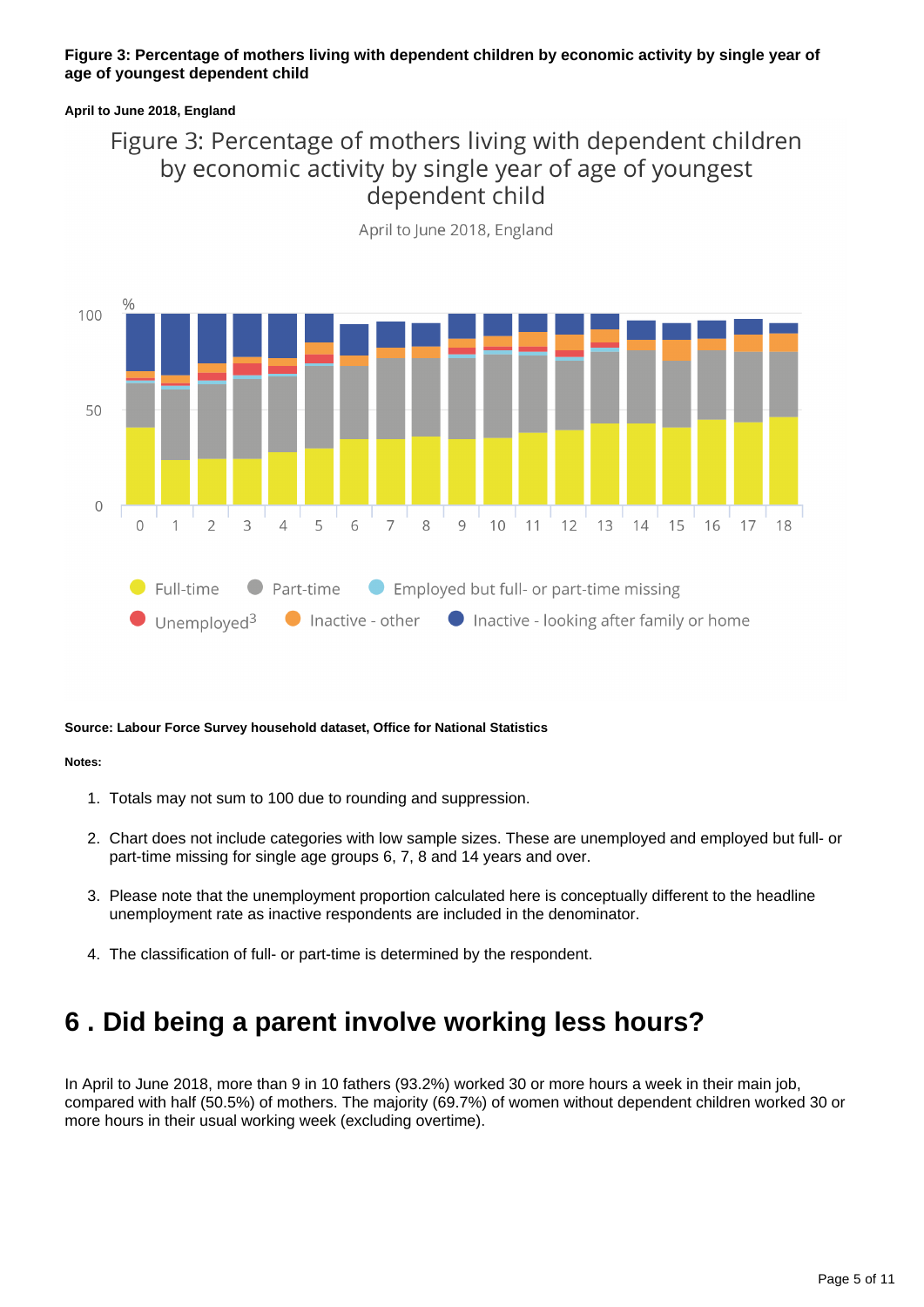When the youngest dependent child was aged three to four years, almost six in ten mothers (58.2%) worked less than 30 hours a week. For mothers who had a youngest dependent child aged over three years, the proportion working less than 30 hours decreased as the age of the youngest dependent child increased. The proportion of mothers with a youngest child aged zero to two years who were working over 30 hours a week is likely to be influenced by mothers on maternity leave being classified as in employment, rather than being a true reflection of mothers' usual working hours.

For fathers, the usual hours worked (excluding overtime) remained reasonably consistent regardless of the age of the youngest dependent child.

### **Figure 4a: Percentage of women living with and without dependent children by number of hours worked and age of youngest dependent child**

### **April to June 2018, England**

### Figure 4a: Percentage of women living with and without dependent children by number of hours worked and age of youngest dependent child



April to June 2018, England

### **Source: Labour Force Survey household dataset, Office for National Statistics**

### **Notes:**

1. Hours worked refers to total usual hours worked in main job (excluding overtime).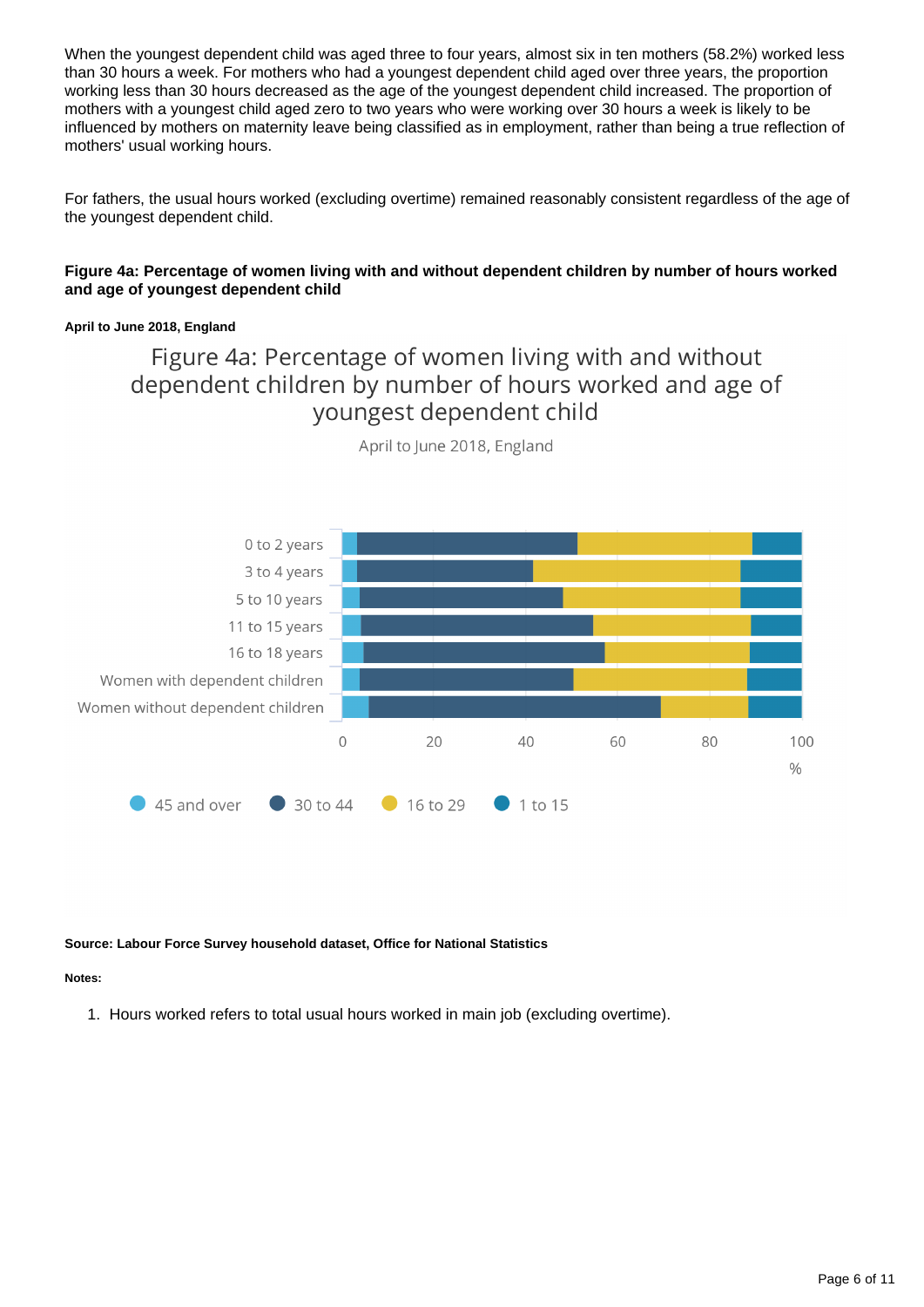### **Figure 4b: Percentage of men living with and without dependent children by number of hours worked and age of youngest dependent child**

### **April to June 2018, England**

### Figure 4b: Percentage of men living with and without dependent children by number of hours worked and age of youngest dependent child



April to June 2018, England

**Source: Labour Force Survey household dataset, Office for National Statistics**

### **Notes:**

1. Hours worked refers to total usual hours worked in main job (excluding overtime).

## <span id="page-6-0"></span>**7 . Did being a parent increase the likelihood of working in certain industries?**

Figure 5 shows that almost half (47.8%) of all mothers worked in the public administration, education and health industry sector, compared with 42.3% of women without dependent children. This is potentially due to a perceived higher flexibility and family friendly policies in parts of this industry. In comparison with women, only 16.7% of fathers and 15.8% of men without dependent children worked in this industry.

Regardless of whether they had dependent children, a larger proportion of men worked in the manufacturing, construction, and transport and communication industry sectors compared with women. A slightly higher proportion of men and women without dependent children worked in the distribution, hotels and restaurants industry sector (19.4% and 20.8% respectively), compared with fathers and mothers (15.7% and 16.3% respectively).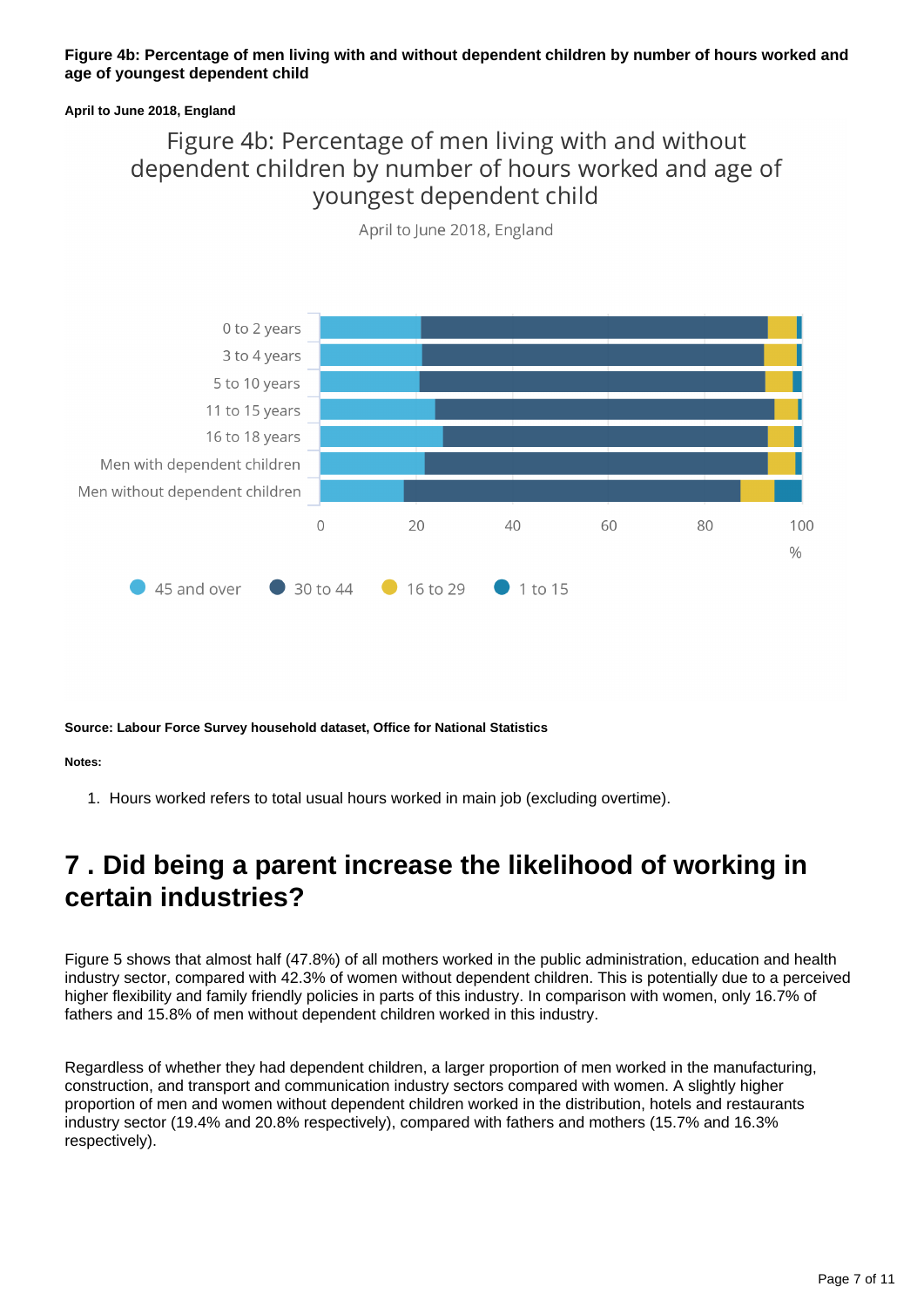### **Figure 5: Percentage of men and women employed in each industry sector living with and without dependent children**

### **April to June 2018, England**

## Figure 5: Percentage of men and women employed in each industry sector living with and without dependent children

April to June 2018, England



#### **Source: Labour Force Survey household dataset, Office for National Statistics**

Mothers were more likely to work in jobs considered to require a high skill level compared with women without dependent children (29.8% and 24.8% respectively). A higher proportion of fathers (35.4%) worked in high skill level jobs, whereas 25.7% of men without dependent children worked in such jobs. Women were most likely to work in jobs with a lower middle skill level (which includes jobs such as administrative, caring, and retail jobs), regardless of whether they had dependent children.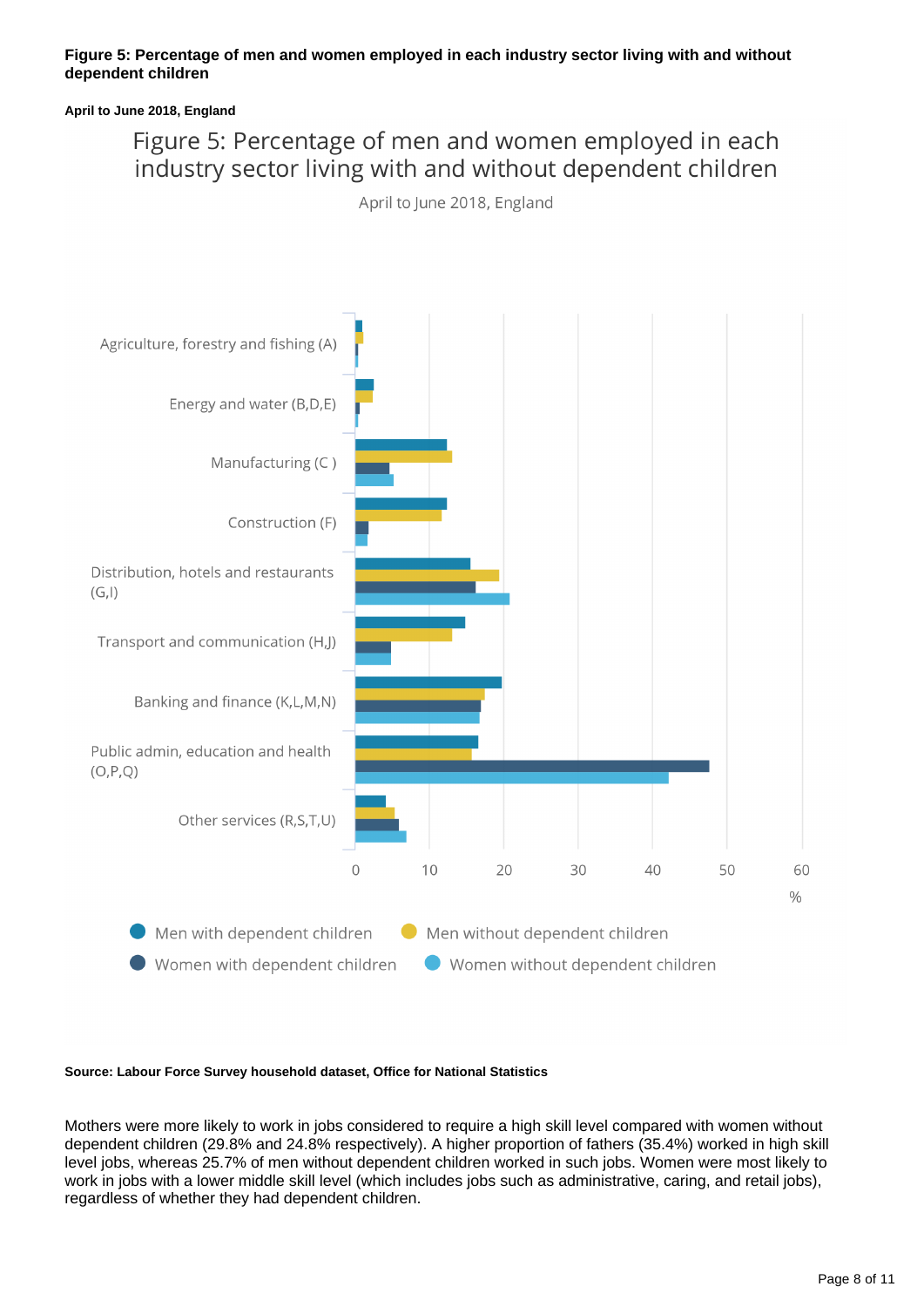## <span id="page-8-0"></span>**8 . How did families structure their economic activity?**

Overall, parents in a couple were more likely to be in employment than lone parents, for both men and women. While 93.5% of fathers in a couple were in employment, the figure dropped to 80.6% for lone fathers. The employment rate for mothers in a couple was 75.8%, compared with an employment rate of 66.9% for lone mothers.

Lone mothers were least likely to be employed when their youngest dependent child was aged between zero and two years – less than half of this group were in employment (44.6%). Lone fathers were least likely to be in employment when their youngest dependent child was aged between 5 and 10 years (70.2%).

### **Figure 6: Employment rate of parents by family type and age of the youngest dependent child**

### **April to June 2018, England**

### Figure 6: Employment rate of parents by family type and age of the youngest dependent child



April to June 2018, England

### **Source: Labour Force Survey household dataset, Office for National Statistics**

Most couple families had both parents in employment (72.5%). In almost half (49.1%) of these families, the father worked full-time and their partner worked part-time, which was the most common way for couple families to organise their economic activity. Whilst this was true for those who had a youngest dependent child aged between 0 and 10 years, when the age of the youngest dependent child was between 11 and 18 years, both parents were more likely to be in full-time employment, followed by the father working full-time and their partner working part-time.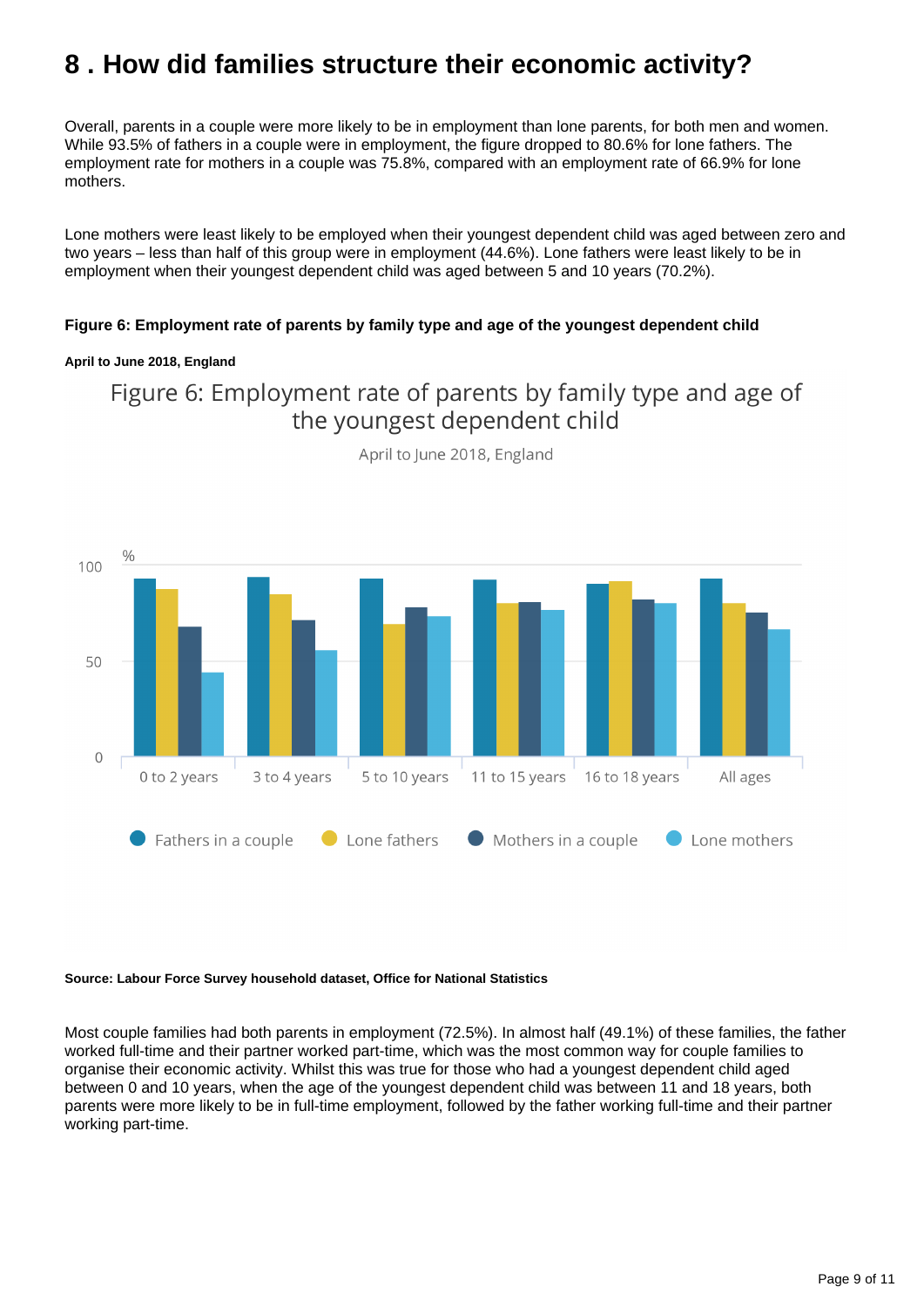### **Figure 7: Employment composition of couple families in which both parents are working by age of youngest dependent child**

### **April to June 2018, England**

## Figure 7: Employment composition of couple families in which both parents are working by age of youngest dependent child



April to June 2018, England

### **Source: Labour Force Survey household dataset**

### **Notes:**

- 1. The classification of full- or part-time is determined by the respondent.
- 2. Couples include same-sex couples.

The proportion of families where both parents were in full-time employment was higher for those with fewer children. Where couple families had one child, both parents worked full-time in over half (53.8%) of cases, compared with approximately one-third of cases (34.3%) for couples who had three or more children. Most lone parents (68.2%) were in employment. As the age of their youngest child increased, lone parents were more likely to be in full-time employment; 30.4% of lone parents with a child aged three to four years were in full-time employment, compared with 71.6% where the youngest dependent child was aged 16 to 18 years.

## <span id="page-9-0"></span>**9 . What reasons did inactive parents most commonly give as their reason for inactivity?**

Overall, 67.2% of mothers and 24.3% of fathers who were not in work stated that they were economically inactive because they were looking after the family or home.